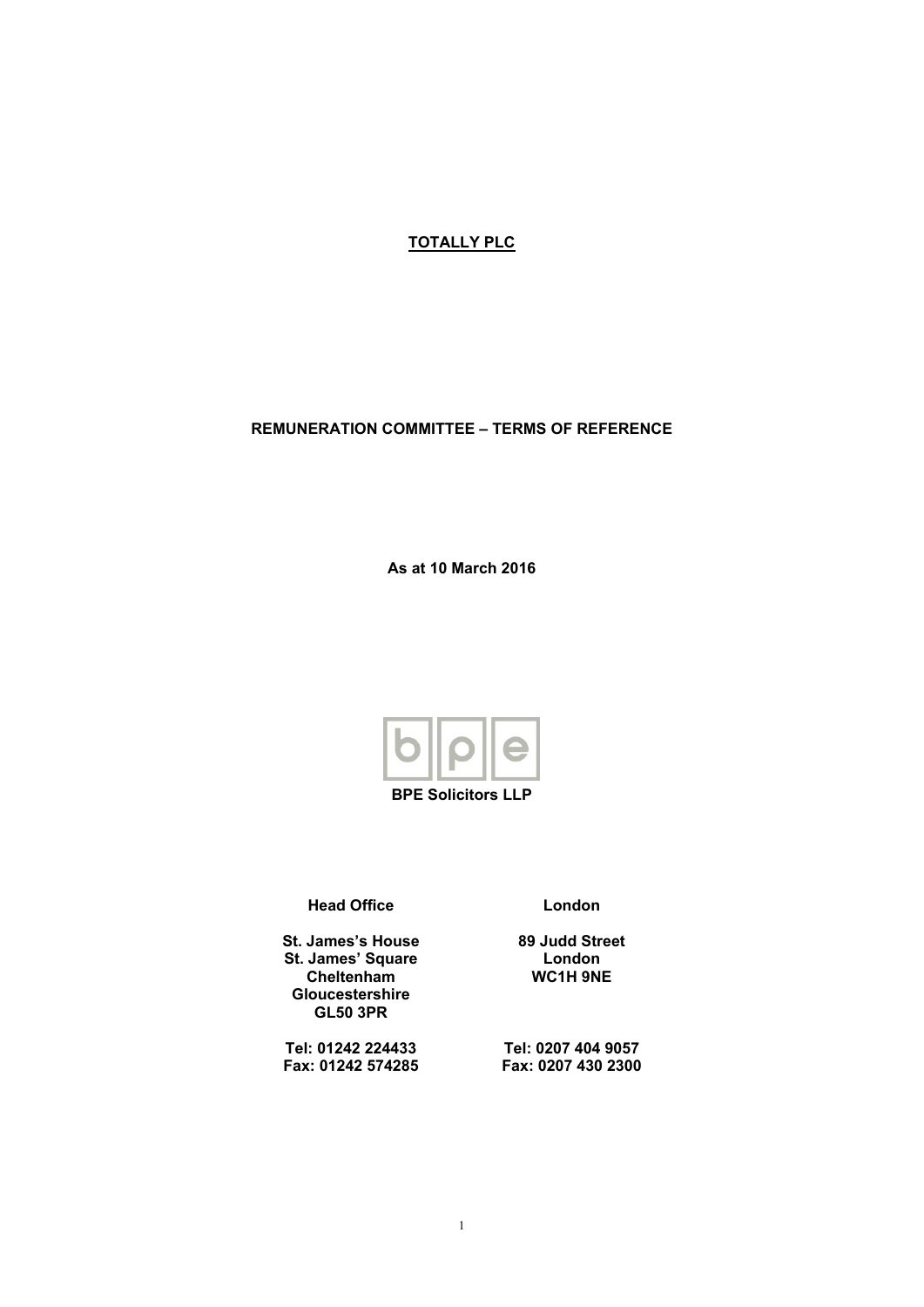# **TOTALLY PLC**

# **("the Company")**

# **Remuneration Committee Terms of Reference**

# **1. CONSTITUTION**

The Committee was constituted at a full meeting of the board of directors ("**Board"**) held on 10 March 2016 in accordance with the articles of association of the Company ("**Articles"**).

# **2. DUTIES AND TERMS OF REFERENCE**

- 2.1. The Committee shall determine and agree with the Board the framework or broad policy for the remuneration of the Company's Chairman ("**Chairman**") and the executive directors including pension rights, compensation payments and other benefits. The remuneration of non-executive directors shall be a matter for the Chairman and executive directors (within the limits set in the Articles). No director or senior manager shall be involved in any decisions as to their own remuneration. The Committee shall recommend and monitor the level and structure of remuneration for senior management.
- 2.2. In determining such policy, the Committee shall take into account all factors which it deems necessary including relevant legal and regulatory requirements and the provisions and recommendations of relevant guidance (such as, for example, the guidance produced by the Quoted Companies Alliance). The objective of such policy shall be to attract, retain and motivate the executive management of the Company in a fair and reasonable manner without paying more than necessary. The Committee shall also take into account the Company's long-term strategic goals.
- 2.3. When setting remuneration policy for directors, the Committee shall review and have regard to the pay and employment conditions across the Company and its group, especially when determining salary increases.
- 2.4. The Committee shall review the ongoing appropriateness and relevance of the remuneration policy.
- 2.5. The Committee shall approve the design of, and determine targets for, any performance related schemes operated by the Company and approve the total annual payments made and incentives granted under such schemes.
- 2.6. The Committee shall review the Company's arrangements for its employees to raise concerns, in confidence, about possible wrongdoing in financial reporting or other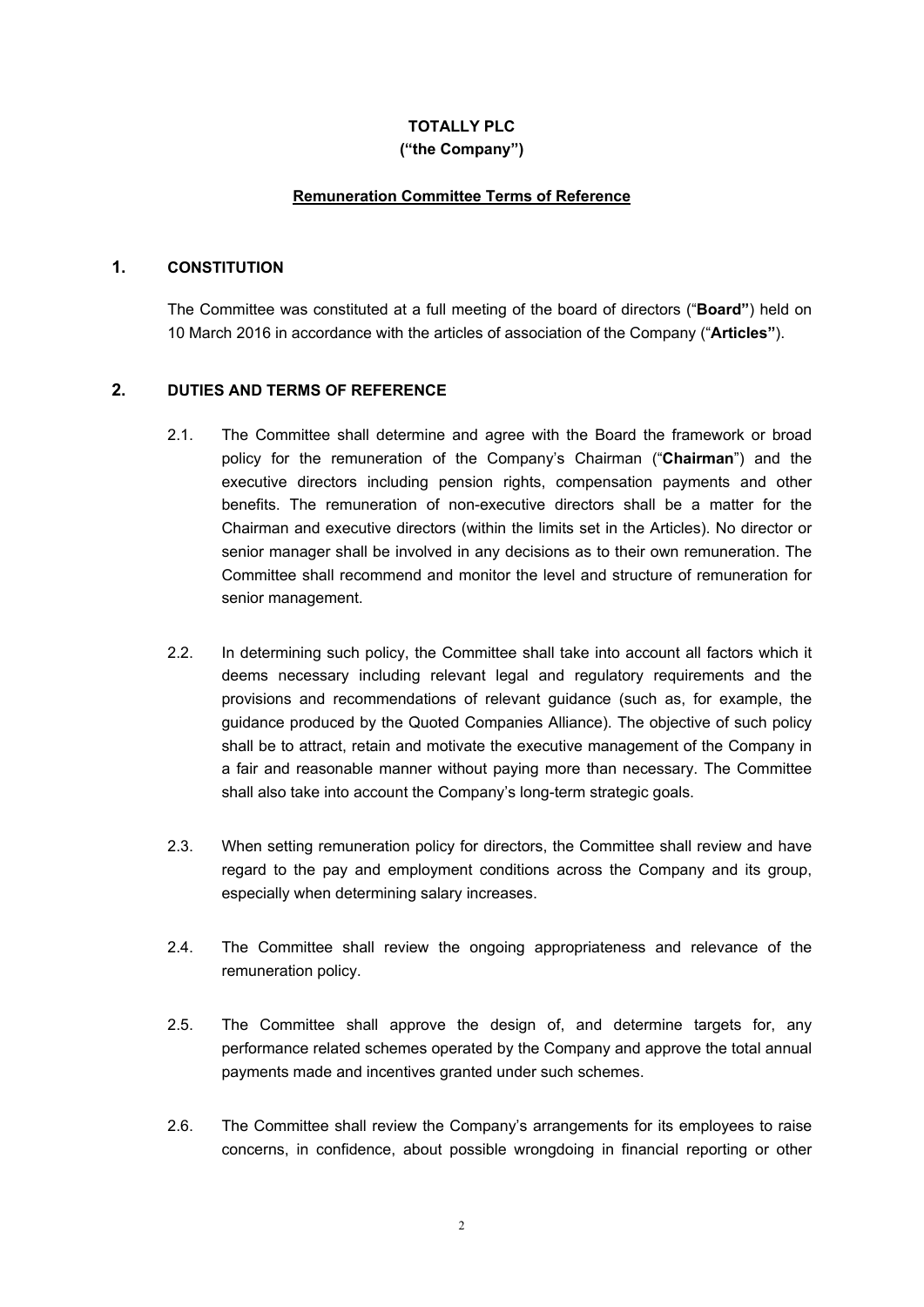matters. The Committee shall ensure that these arrangements allow proportionate and independent investigation of such matters and appropriate follow up action.

- 2.7. The Committee shall review the design of all share incentive plans for approval by the Board and shareholders. For any such plans, determine each year whether awards will be made, and if so, the overall amount of such awards, the individual awards to executive directors, Company Secretary and other senior executives and the performance targets to be used.
- 2.8. The Committee shall determine the policy for, and scope of, pension arrangements for each executive director and other senior executives.
- 2.9. Within the terms of the agreed policy and in consultation with the Chairman and/or Chief Executive as appropriate, the Committee shall determine the total individual remuneration package of the Chairman, each executive director, the Company Secretary and other senior executives including bonuses, incentive payments and share options or other share awards.
- 2.10. The Committee shall:
	- 2.10.1. ensure that contractual terms on termination and any payments made are fair to the individual and the Company;
	- 2.10.2. ensure that failure is not rewarded and the duty to mitigate loss is fully recognised;
	- 2.10.3. consider how remuneration may be structured or designed so as to promote the long-term success of the Company;
	- 2.10.4. oversee any major changes in employee benefits structures throughout the Company and its group; and
	- 2.10.5. agree the policy for authorising claims for expenses from the Company's directors.
- 2.11. The Committee shall be exclusively responsible for establishing the selection criteria, selecting, appointing and setting the terms of reference for any remuneration consultants who advise the Committee.
- 2.12. The Committee shall obtain reliable, up-to-date information about remuneration in other companies of comparable scale. The Committee shall have full authority to appoint remuneration consultants and to commission or purchase any reports, surveys or information which it deems necessary to help it fulfil its obligations within any budgetary restraints imposed by the Board.
- 2.13. The Committee shall consider such other matters as may be requested by the Board.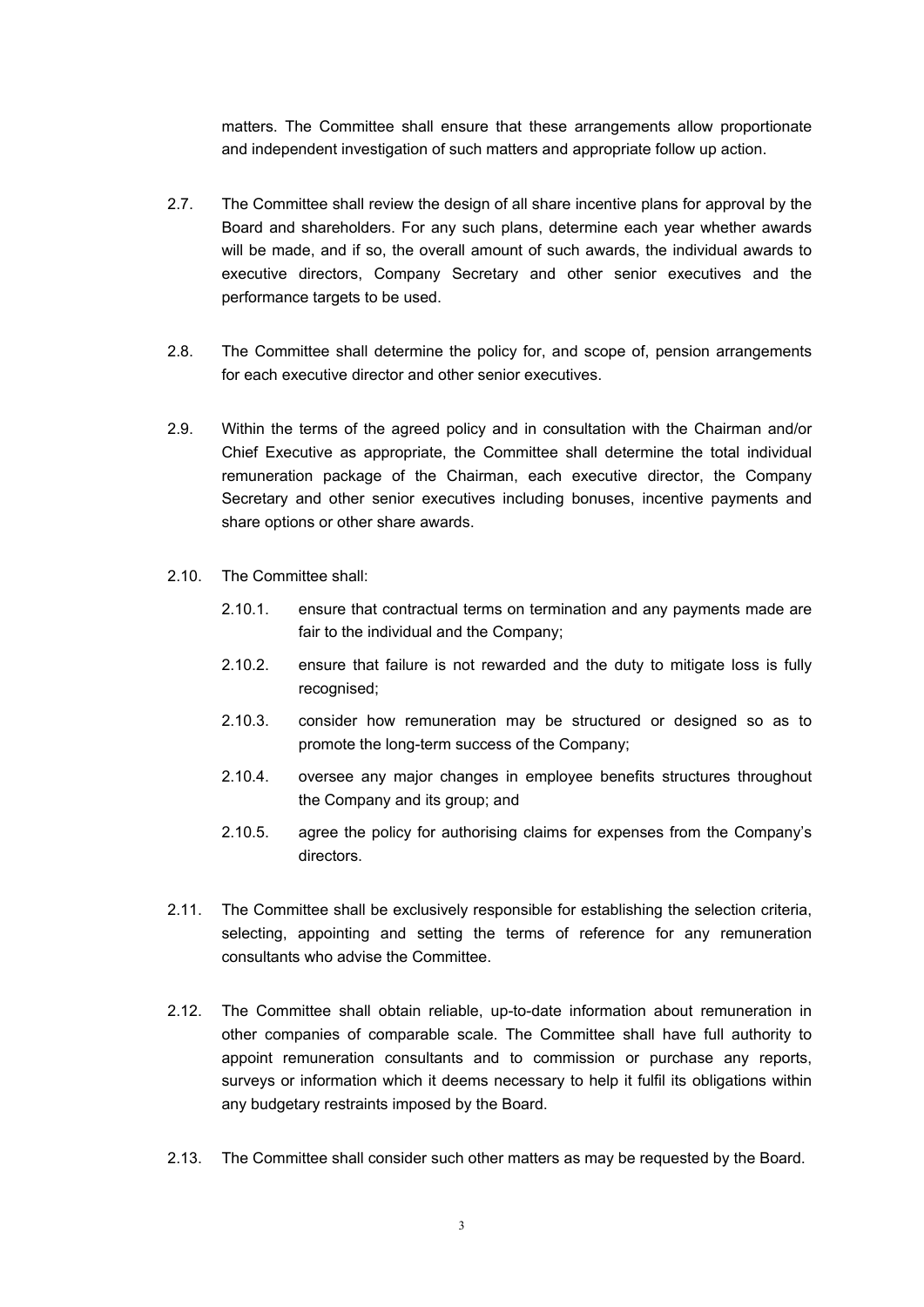2.14. The Committee shall be mindful that certain changes to directors' remuneration and the payment of cash or non-cash bonuses (including certain types of grants of share options) to directors may constitute a related party transaction under the AIM Rules. Accordingly, the remuneration committee should consult with the Company's Nominated Adviser in advance of significant changes to director remuneration or the payment of bonuses or the grant of any share options to a director.

## **3. MEMBERSHIP**

- 3.1. The Board shall appoint the Committee's chairman ("**Committee Chairman**"). In the absence of the Committee Chairman and/or an appointed deputy, the remaining members present shall elect one of themselves to chair the meeting who would qualify under these terms of reference to be appointed to that position by the Board. The Chairman shall not be the Committee Chairman. The Committee Chairman should be an independent non-executive director.
- 3.2. The members of the Committee shall be appointed by the Board. Appointments to the Committee shall be for periods of up to three years, which may be extended provided the members continue to be independent.
- 3.3. The Committee shall have at least two members. The Chairman may also serve on the Committee as an additional member, but not chair the Committee.
- 3.4. At the date of formation of the Committee, it has been agreed that the members of the Committee will be Tony Bourne and Bob Holt and the Committee shall be chaired by Tony Bourne. A quorum shall be any two members of the Committee. The members of the Committee can be varied at any time by a majority resolution of the existing members of the Committee, provided that any additional appointment must be an independent non-executive director.

#### **4. VOTING ARRANGEMENTS**

- 4.1. Each member of the Committee shall have one vote which may be cast on matters considered at the meeting. Votes can only be cast by members attending a meeting of the Committee.
- 4.2. If a matter that is considered by the Committee is one where a member of the Committee, either directly or indirectly has a personal interest, that member shall not be permitted to vote at the meeting.
- 4.3. Save where he has a personal interest, the Committee Chairman will have a casting vote.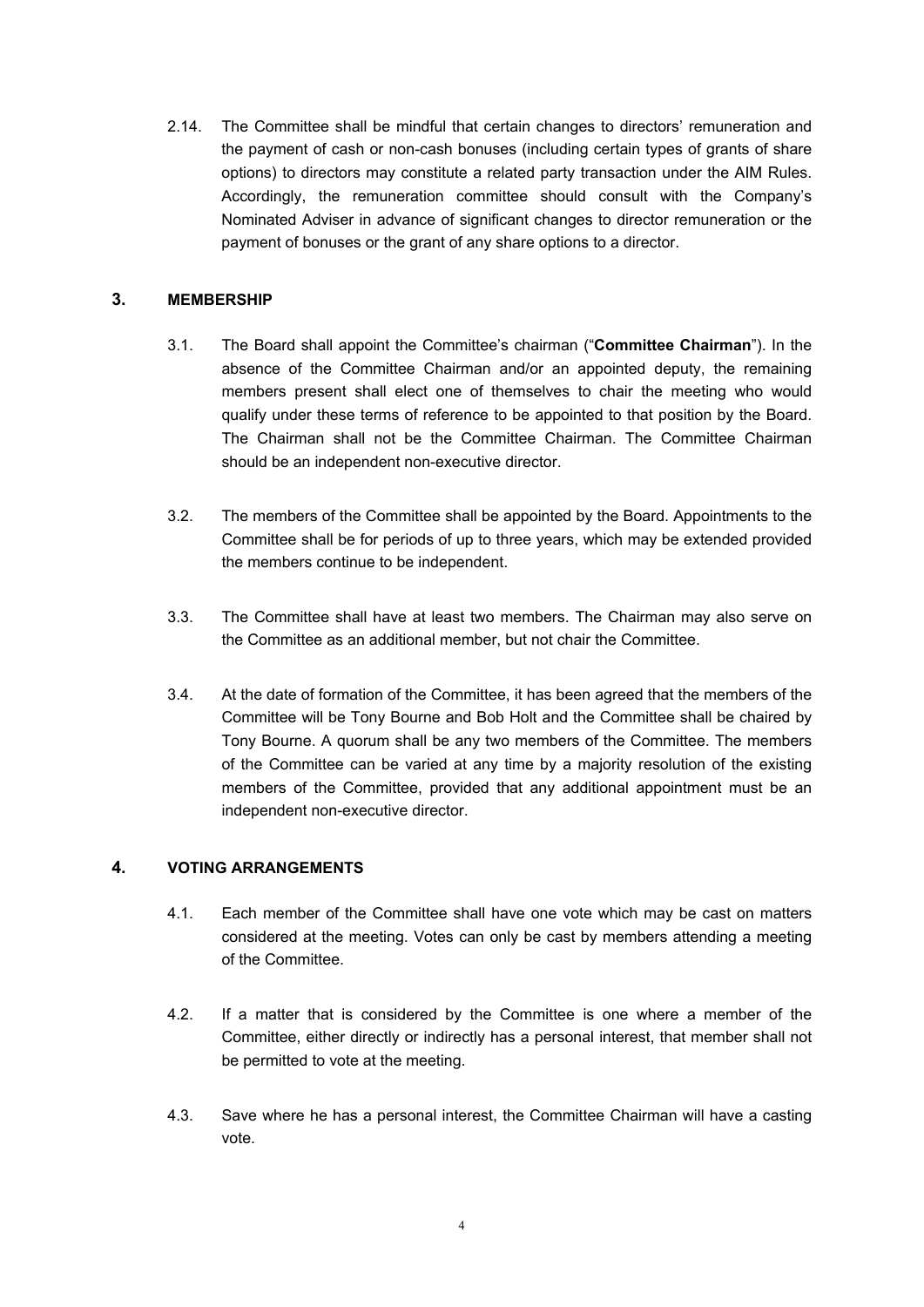#### **5. ATTENDANCE AT MEETINGS**

- 5.1. The Committee will meet at least once a year. The Committee may meet at other times during the year as agreed between the members of the Committee.
- 5.2. Only members of the Committee have the right to attend Committee meeting but other directors and external advisers may be invited to attend all or part of any meeting as and when appropriate. The Nominated Adviser shall be entitled consult with the Committee.
- 5.3. The Company Secretary or his/her nominee shall be the secretary of the Committee and will ensure that the Committee receives information and papers in a timely manner to enable full and proper consideration to be given to the issues.

# **6. NOTICE OF MEETINGS**

- 6.1. Meetings of the Committee shall be summoned by the secretary of the Committee at the request of any of its members.
- 6.2. Unless otherwise agreed, notice of each meeting confirming the venue, time and date together with an agenda of the matters to be discussed at the meeting shall be forwarded to each member and any other person required to attend no later than five working days before the date of the meeting. Any supporting papers shall be sent to each member of the Committee and to other attendees (as appropriate) at the same time.

# **7. AUTHORITY**

The Committee is authorised by the Board to examine any activity within its terms of reference and is authorised to obtain, at the Company's expense, legal or professional advice on any matter within its terms of reference. A duly convened meeting of the Committee at which a quorum is present shall be competent to exercise all or any of the authorities, powers and discretions vested in or exercisable by the Committee. The Committee is authorised to seek any information it requires from any employee or director, and all such employees or directors will be directed to co-operate with any request made by the Committee.

#### **8. REPORTING**

The proceedings and resolutions of the Committee meetings, including the names of those present and in attendance shall be minuted by the Company Secretary. Draft minutes of each meeting will be circulated promptly to all members of the Committee. Once approved, the minutes of each meeting will be circulated to all other members of the Board unless it would be inappropriate to do so or in the opinion of the Committee Chairman a conflict of interest exists. The Committee Chairman shall report to the Board on its proceedings after each